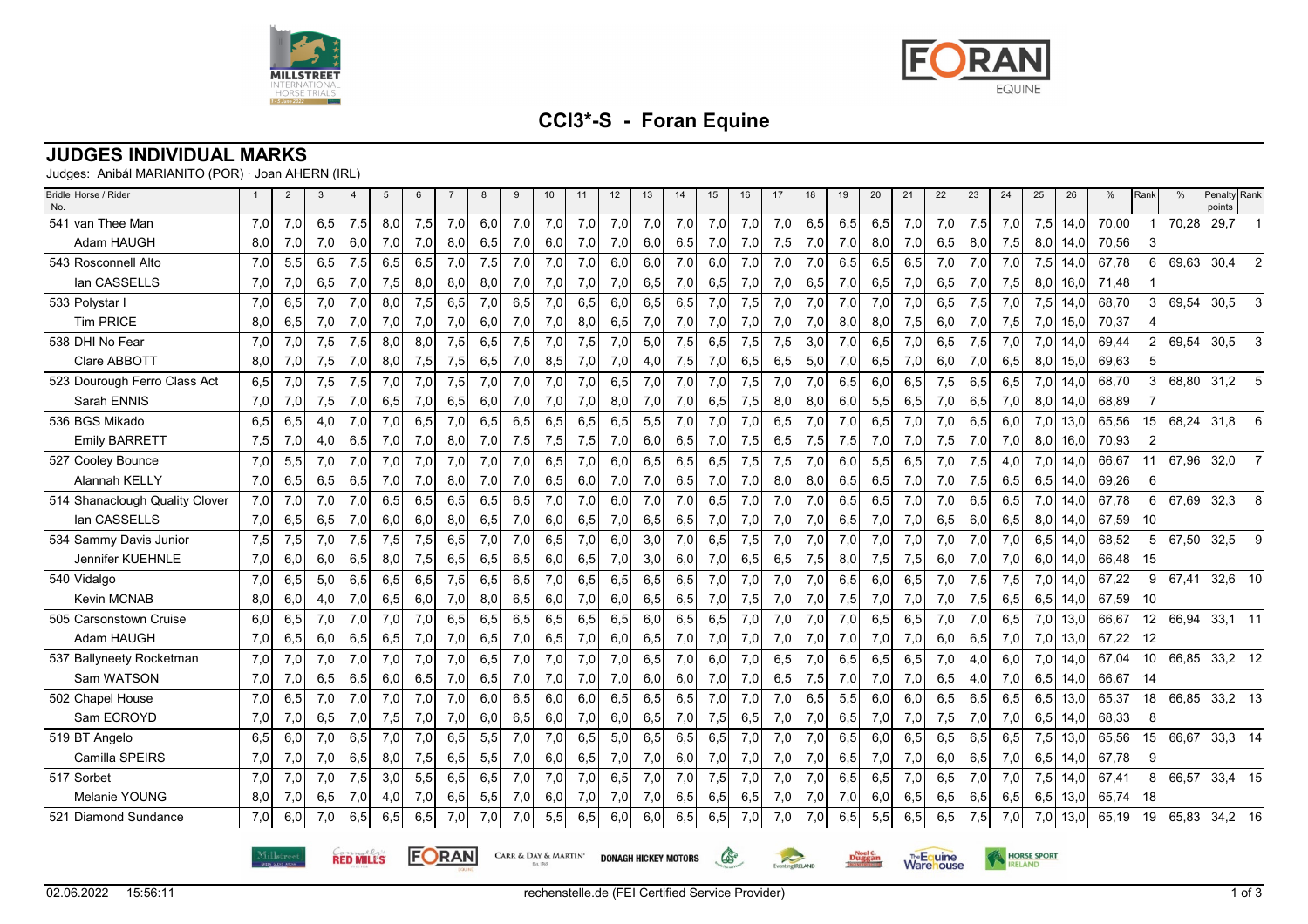



HORSE SPORT

**Warehouse** 

**Duggan** 

## **CCI3\*-S - Foran Equine**

#### **JUDGES INDIVIDUAL MARKS**

Judges: Anibál MARIANITO (POR) · Joan AHERN (IRL)

| Bridle Horse / Rider<br>No. |     | $\overline{2}$ | 3   | $\overline{4}$ | 5   | 6   | -7  | 8   | 9   | 10  | 11  | 12  | 13  | 14  | 15  | 16  | 17  | 18  | 19  | 20  | 21  | 22  | 23  | 24  | 25  | 26   | %        | Rank | $\%$  | Penalty Rank<br>points |  |
|-----------------------------|-----|----------------|-----|----------------|-----|-----|-----|-----|-----|-----|-----|-----|-----|-----|-----|-----|-----|-----|-----|-----|-----|-----|-----|-----|-----|------|----------|------|-------|------------------------|--|
| <b>India WISHART</b>        | 7,0 | 6,5            | 6,5 | 7,0            | 7,0 | 7,0 | 7,0 | 7,0 | 7,0 | 6,0 | 6,5 | 6,5 | 6,0 | 6,5 | 7,0 | 7,5 | 7,5 | 8,0 | 8,0 | 4,0 | 6,0 | 5,5 | 7,0 | 7,0 | 6,5 | 14,0 | 66.48    | 15   |       |                        |  |
| 526 HSH Has It All          | 6,0 | 6,5            | 7,0 | 7,0            | 6,5 | 6,0 | 7,0 | 7,0 | 7,0 | 6,5 | 6,5 | 6,5 | 7,0 | 6,5 | 4,0 | 7,0 | 7,0 | 7,0 | 6,5 | 6,0 | 6,5 | 7,0 | 7,0 | 7,0 | 7,0 | 13,0 | 65,93    | 13   |       | 65,83 34,2 17          |  |
| <b>Heather O'CONNOR</b>     | 6,5 | 6,5            | 7,0 | 6,0            | 6,0 | 6,5 | 7,5 | 7,0 | 7,0 | 7,0 | 7,0 | 6,0 | 6,5 | 7,0 | 4,0 | 6,5 | 6,5 | 7,0 | 7,0 | 7,0 | 7,0 | 6,5 | 7,0 | 7,0 | 5,5 | 13,0 | 65,74 18 |      |       |                        |  |
| 503 Think It Over           | 6.5 | 6,5            | 6,5 | 7,0            | 7,0 | 6,5 | 6.0 | 6,5 | 6,5 | 6,5 | 7,0 | 5,5 | 6.0 | 6,5 | 6,5 | 6,5 | 6,5 | 6,5 | 6,5 | 7,0 | 7,0 | 7,0 | 4.0 | 5.5 | 6,5 | 13.0 | 64.07    | 22   |       | 65,56 34,4 18          |  |
| Meghan HEALY                | 7,0 | 6,5            | 6,0 | 6,5            | 7,0 | 7,0 | 6,5 | 7,0 | 7,0 | 6,0 | 6,5 | 7,0 | 6,5 | 6,0 | 7,0 | 7,0 | 8,0 | 7,0 | 7,5 | 8,0 | 7,5 | 6,5 | 4,0 | 6,0 | 7,0 | 13,0 | 67,04 13 |      |       |                        |  |
| 520 Belline Fighting Spirit | 7,0 | 6,0            | 6,0 | 7,0            | 6,5 | 6,5 | 7,0 | 7,0 | 7,0 | 7,0 | 7,0 | 6,0 | 6,0 | 6,5 | 5,5 | 7,0 | 7,0 | 7,0 | 4,0 | 6,5 | 6,5 | 6,5 | 7,0 | 7,0 | 6,5 | 14,0 | 65,56    |      |       | 14 65,19 34,8 19       |  |
| Joseph MURPHY               | 7,0 | 6,5            | 5,5 | 7,0            | 7,0 | 7,0 | 6,0 | 5,5 | 7,0 | 7,0 | 7,0 | 6,5 | 6,0 | 6,5 | 5,5 | 7,0 | 7,0 | 8,0 | 4,0 | 6,5 | 6,5 | 6,5 | 6,0 | 6,5 | 7,0 | 13,0 | 64,81    | -22  |       |                        |  |
| 525 Regal Bounty            | 6.5 | 7,0            | 7,0 | 6,5            | 6.0 | 6.0 | 6,5 | 6,5 | 7,0 | 6,5 | 7,0 | 6,0 | 6.0 | 7,0 | 7,0 | 7,5 | 7,0 | 6,5 | 7,0 | 7,0 | 7,0 | 6,5 | 6,5 | 6.0 | 6,5 | 13.0 | 65,56    | 15   | 64,81 | 35,2 20                |  |
| <b>Felicity WARD</b>        | 7,0 | 6,5            | 6,5 | 6,0            | 6,0 | 6,0 | 7,5 | 6,5 | 7,0 | 6,0 | 6,5 | 6,5 | 6,0 | 5,5 | 7,0 | 6,5 | 7,0 | 6,5 | 6,5 | 7,0 | 7,0 | 6,0 | 6,0 | 6,5 | 6,5 | 13,0 | 64,07    | 26   |       |                        |  |
| 539 Weston Goodfella        | 6,5 | 6,5            | 7,5 | 6,5            | 6,0 | 6,0 | 6,0 | 6,0 | 6,0 | 5,5 | 6,0 | 6,0 | 6,0 | 6,5 | 7,0 | 6,5 | 6,5 | 6,5 | 6,0 | 6,5 | 6,5 | 6,5 | 6,5 | 6,5 | 6,5 | 13,0 | 63,52    | 24   | 64,81 | 35,2 20                |  |
| Meghan HEALY                | 7,0 | 7,0            | 6,0 | 6,0            | 6,5 | 6,5 | 6,5 | 6,5 | 6,5 | 6,0 | 6,5 | 6,5 | 6,5 | 6,5 | 7,0 | 7,0 | 7,0 | 7,0 | 7,0 | 7,0 | 7,0 | 6,0 | 7,0 | 7,0 | 6,0 | 13,0 | 66.11 17 |      |       |                        |  |
| 515 Wellan Graffiti         | 6.5 | 5,0            | 6,5 | 6,5            | 7,0 | 7,0 | 7,0 | 6,5 | 7,0 | 7,5 | 6,5 | 4,0 | 6,0 | 6,0 | 5,5 | 7,0 | 7,0 | 7,0 | 5,0 | 6,0 | 6,0 | 6,5 | 7,0 | 7,0 | 8.0 | 13.0 | 64.44    | 21   | 64.81 | 35,2 20                |  |
| Molly EVANS                 | 7,0 | 6,0            | 6,0 | 6,0            | 8,0 | 7,0 | 7,0 | 6,5 | 7,0 | 7,0 | 7,0 | 6,5 | 6,5 | 5,0 | 6,0 | 7,0 | 7,0 | 6,5 | 4,0 | 6,0 | 6,5 | 6,5 | 7,0 | 7,0 | 7,0 | 13,0 | 65,19    | -20  |       |                        |  |
| 509 Icco                    | 6.0 | 6,0            | 4,5 | 5,5            | 6.0 | 6.0 | 6,0 | 6,0 | 6,5 | 6,5 | 7,0 | 6,0 | 5,5 | 6,0 | 5,5 | 6,5 | 6,5 | 7,0 | 6,5 | 6,5 | 6,5 | 7,0 | 7,0 | 7,0 | 7,0 | 13,0 | 62,78    | 26   | 63,98 | 36,0 23                |  |
| Michael O'TOOLE             | 6,5 | 6,5            | 6,0 | 6,5            | 6,5 | 6,5 | 6,5 | 6,0 | 6,0 | 7,0 | 7,0 | 6,0 | 6,0 | 6,5 | 7,0 | 7,0 | 6,5 | 7,0 | 7,0 | 7,0 | 7,0 | 6,5 | 6,0 | 6,5 | 7,0 | 12,0 | 65,19    | 21   |       |                        |  |
| 528 Shanaclough Carmen      | 6,5 | 5,5            | 7,5 | 7,0            | 7,0 | 7,0 | 7,0 | 6,5 | 6,5 | 6,5 | 7,0 | 5,0 | 6,0 | 6,5 | 6,0 | 7,0 | 6,5 | 6,5 | 6,0 | 6,0 | 6,0 | 6,0 | 6,0 | 5,5 | 6.5 | 13.0 | 63,89    | 23   | 63,70 | 36,3 24                |  |
| lan CASSELLS                | 6,5 | 6,0            | 6,5 | 7,0            | 6,5 | 6,5 | 6,5 | 5,5 | 7,0 | 6,5 | 7,0 | 6,5 | 6,0 | 6,5 | 7,0 | 6,0 | 6,0 | 7,0 | 6,5 | 6,0 | 6,0 | 6,0 | 6,0 | 5,0 | 6,5 | 13,0 | 63,52 31 |      |       |                        |  |
| 516 Keonan Hero             | 6,5 | 6,0            | 7,0 | 6.5            | 6,5 | 6,5 | 7,5 | 7,0 | 7,0 | 5,5 | 6,0 | 5,0 | 6,0 | 6,0 | 7,0 | 7,0 | 7,0 | 7,0 | 6,0 | 6,5 | 6,5 | 6,5 | 6,5 | 6,5 | 7,5 | 13,0 | 65,19    | 19   | 63,43 | 36,6 25                |  |
| Katherine O'HARE            | 7,0 | 6,0            | 5,5 | 6,0            | 6,5 | 6,5 | 7,0 | 6,0 | 6,5 | 4,0 | 6,0 | 5,0 | 5,0 | 5,5 | 7,0 | 7,0 | 7,0 | 7,0 | 6,5 | 6,0 | 6,5 | 6,0 | 6,5 | 6,5 | 7,0 | 11,0 | 61,67    | -37  |       |                        |  |
| 531 DSL The Professor       | 7.0 | 6.5            | 6.5 | 3.0            | 7,0 | 6,5 | 6.0 | 4,0 | 6,5 | 6,5 | 5,0 | 6.0 | 6,5 | 7,0 | 7,0 | 7,0 | 6,5 | 7,0 | 6,5 | 4.0 | 6.0 | 7,0 | 7.0 | 6.5 | 7.0 | 13.0 | 61.67    | 30   |       | 63,15 36,9 26          |  |
| Elizabeth HAYDEN            | 7,0 | 7,0            | 7,0 | 3,0            | 8,0 | 7,5 | 7,5 | 3,0 | 6,0 | 6,0 | 6,5 | 7,0 | 6,0 | 6,5 | 7,0 | 8,0 | 7,0 | 7,0 | 6,0 | 5,0 | 6,5 | 7,0 | 7,5 | 7,0 | 6,5 | 14,0 | 64,63    | - 23 |       |                        |  |
| 529 OLS Queen Bee           | 6,5 | 6,5            | 7,0 | 7,0            | 7,0 | 6,5 | 6,5 | 7,0 | 7,0 | 7,0 | 7,0 | 6,0 | 6,5 | 7,0 | 6,5 | 6,0 | 6,5 | 6,0 | 5,5 | 6,0 | 6,0 | 6,0 | 7,0 | 6,5 | 6,5 | 13,0 | 62,96    | 25   | 62,96 | 37,0 27                |  |
| Zara NELSON                 | 7,0 | 6,5            | 6,5 | 6,0            | 6,5 | 6,5 | 6,5 | 7,0 | 7,0 | 6,5 | 6,5 | 7,0 | 6,5 | 6,5 | 6,5 | 6,0 | 7,0 | 7,0 | 5,5 | 6,0 | 6,5 | 6,5 | 6,5 | 6,0 | 7,0 | 13,0 | 62,96 33 |      |       |                        |  |
| 513 Wellan Summertime       | 6,5 | 6.0            | 6.0 | 6,5            | 6.0 | 6,0 | 6,5 | 5,5 | 6,5 | 6,0 | 6,5 | 6,0 | 6,0 | 6,5 | 6,5 | 6,0 | 6,5 | 7,0 | 5,0 | 5,0 | 6,0 | 6,5 | 6,5 | 6,5 | 6,5 | 12,0 | 61.67    | 31   |       | 62,87 37,1 28          |  |
| Toni QUAIL                  | 7,0 | 6,5            | 6,0 | 6,5            | 6,0 | 6,5 | 6,5 | 6,0 | 7,0 | 6,0 | 7,0 | 7,0 | 6,0 | 6,0 | 7,0 | 7,0 | 6,5 | 7,0 | 5,5 | 5,0 | 6,0 | 6,5 | 7,0 | 7,0 | 6,5 | 12,0 | 64,07 27 |      |       |                        |  |
| 522 Carsonstown Alice       | 6,5 | 6,5            | 5,0 | 6,5            | 5,5 | 5,5 | 6,0 | 6,0 | 7,0 | 7,0 | 7,0 | 6.0 | 6,5 | 6,0 | 6,5 | 6,5 | 6,0 | 7,0 | 4,0 | 5,5 | 6,0 | 6,0 | 6,5 | 6,5 | 7,0 | 13,0 | 62,04    | 28   |       | 62,50 37,5 29          |  |
| Robyn MCCLUSKEY             | 7,0 | 6,5            | 6,5 | 7,0            | 6,0 | 6,0 | 6,0 | 5,5 | 7,0 | 7,0 | 7,0 | 6,5 | 6,5 | 5,5 | 7,0 | 7,0 | 6,0 | 7,0 | 5,0 | 5,0 | 6,0 | 5,5 | 6,5 | 6,0 | 7,0 | 12,0 | 62,96    | - 34 |       |                        |  |
| 542 Santiago Steppe         | 6.5 | 6.0            | 7,0 | 6.5            | 6.0 | 6,0 | 5,5 | 6,0 | 7,0 | 6,5 | 7,0 | 5,0 | 5,0 | 6.0 | 6.0 | 6.0 | 6.0 | 6,5 | 6.0 | 5.0 | 6.0 | 7,0 | 6,5 | 6.0 | 6.5 | 12.0 | 61.30    | 32   |       | 62,50 37,5 29          |  |
| Alex DONOHOE                | 6,5 | 6,0            | 6,5 | 7,0            | 6,5 | 6,5 | 6,0 | 6,5 | 7,0 | 7,0 | 6,5 | 5,5 | 5,0 | 6,5 | 6,5 | 6,0 | 6,5 | 7,0 | 6,0 | 6,5 | 6,5 | 6,0 | 6,5 | 6,0 | 6,5 | 13,0 | 63,70 30 |      |       |                        |  |
| 507 Quingenti               | 7,0 | 5,0            | 5,0 | 6,0            | 7,0 | 6,5 | 6,0 | 6,0 | 6,5 | 6,0 | 5,5 | 5,0 | 6,0 | 6,0 | 6,5 | 7,0 | 7,0 | 6,5 | 6,0 | 4,0 | 5,0 | 6,0 | 6,5 | 6,5 | 6,5 | 12,0 | 60,37    | 33   | 62,22 | 37,8 31                |  |
| Lucca STUBINGTON            | 7,5 | 6,5            | 5,0 | 6,0            | 7,0 | 7,0 | 6,5 | 6,0 | 7,0 | 6,0 | 4,0 | 6,0 | 6,5 | 6,5 | 7,0 | 7,0 | 7,0 | 6,5 | 7,0 | 5,0 | 6,5 | 7,0 | 7,0 | 7,0 | 6,5 | 12,0 | 64,07    | -27  |       |                        |  |

02.06.2022 15:56:11

 $\mathbb{G}$ 

Eventing RELAND

**CARR & DAY & MARTIN' DONAGH HICKEY MOTORS** 

**FORAN** 

**RED MILLS**